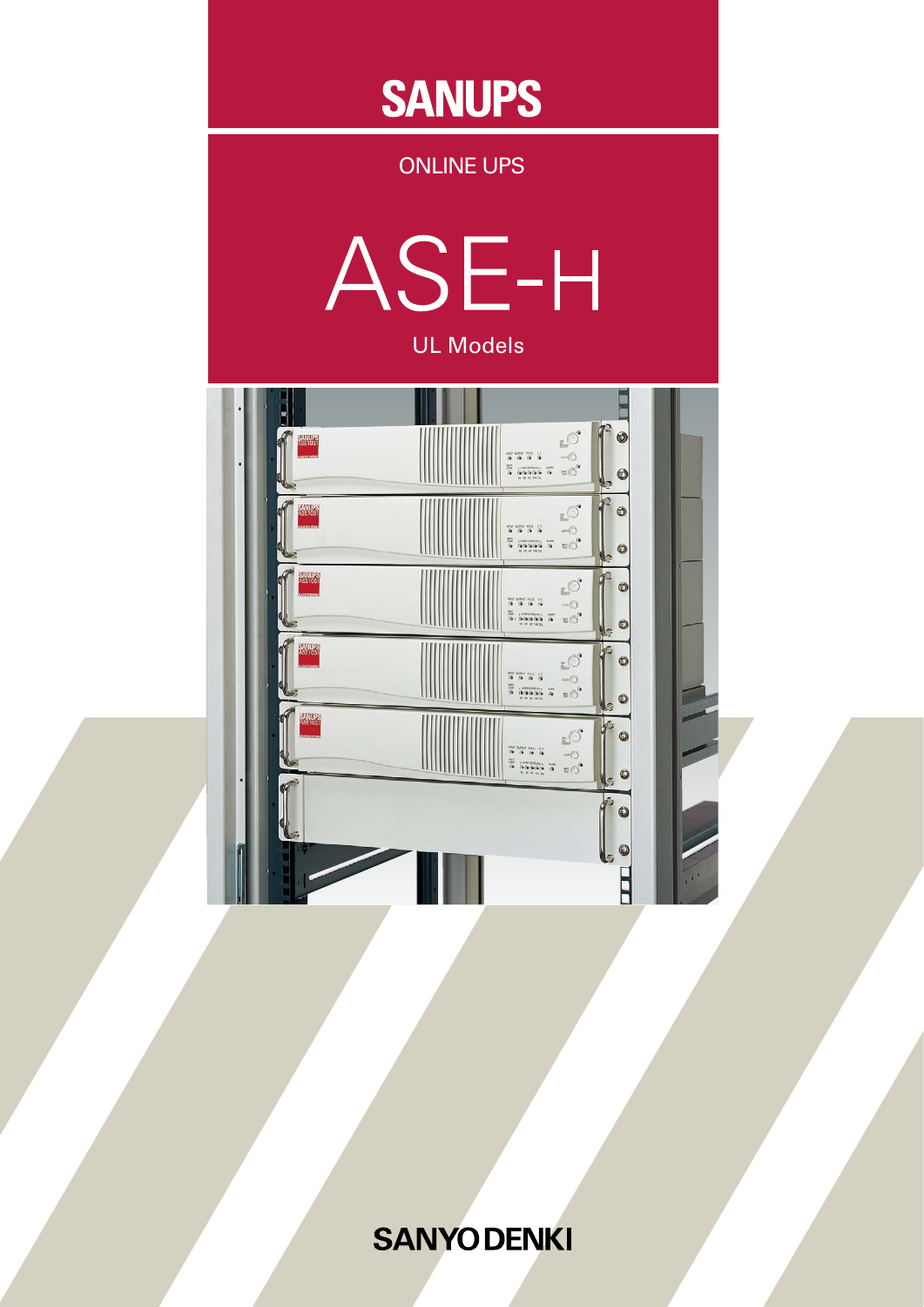### **Online UPS**



# ASE-H

### Highly reliable double conversion online UPS with unit scalability and parallel redundant operation capability



| Mounted in an EIA standard 19-inch rack |  |  |  |
|-----------------------------------------|--|--|--|
|-----------------------------------------|--|--|--|

Note: Mounting brackets and rack support rails are optional. Can be vertically installed as well.



#### **Battery Cold Start Function**

Batteries can start up the UPS even when grid AC power is not available, enabling inverter operation.

#### [No. of phases/wires] Input/Output voltage Output capacity | Battery backup time  $(kVA)$  (kW) [Single-phase 2-wire] 120 V model 1 0.7 5 min 2 1.4 3 2.1 4 2.8 5 3.5 [Single-phase 2-wire] 208 V model 1 0.7 2 1.4 3 2.1 4 2.8 5 3.5

#### Circuit Block Diagram

Lineup



### **Easy Maintenance**

- Front-access module design allows users to easily replace battery packs even while supplying power.
- A built-in maintenance bypass circuit allows maintenance to be performed while inverter power is being supplied.

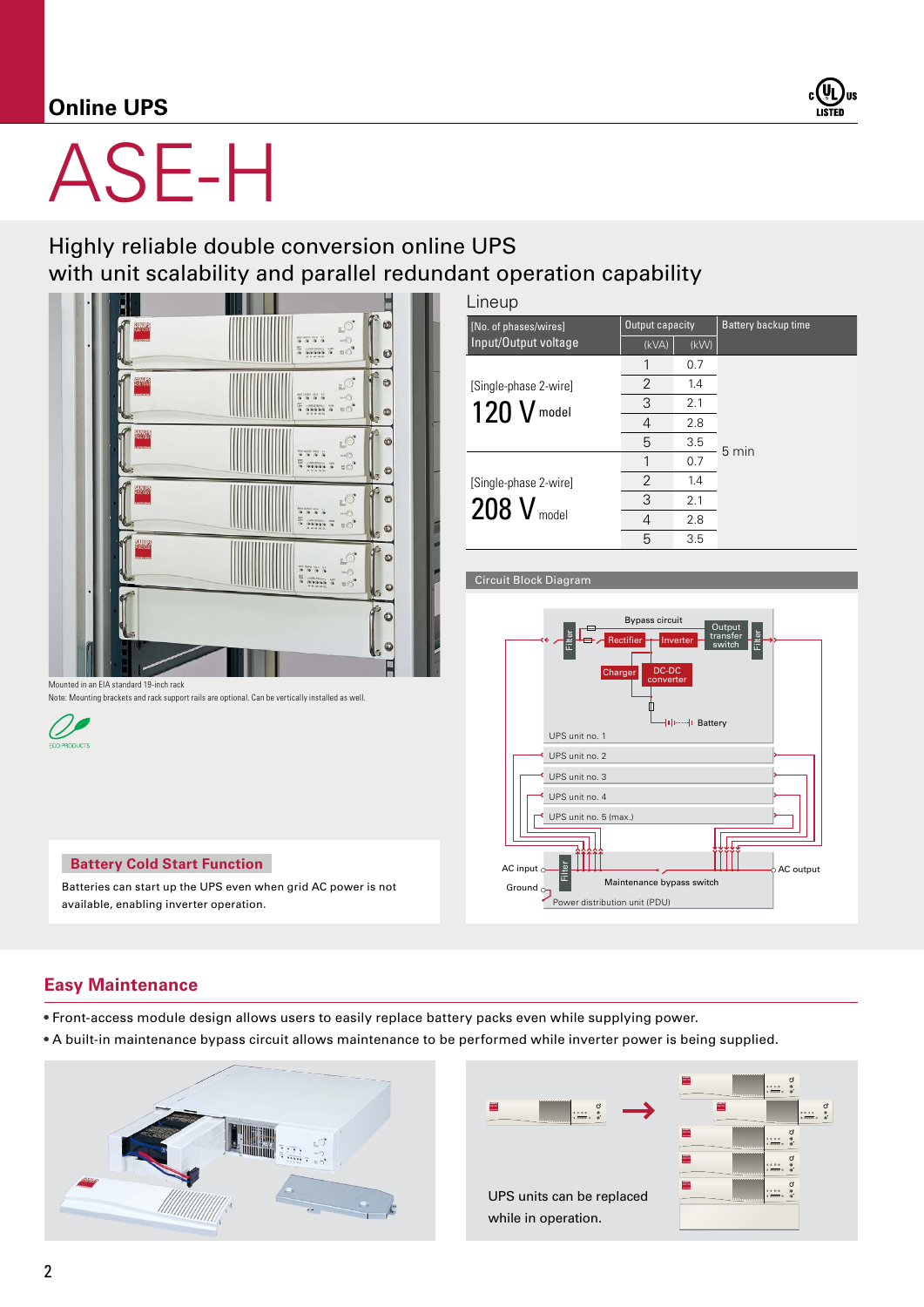### **Scalable Capacity**

| . Total capacity can be expanded to a maximum of 5 kVA in parallel operation<br>SANJAS<br>Antara |                                                                                     |                                                                                              |                                                                                      |                                                      |  |  |  |  |
|--------------------------------------------------------------------------------------------------|-------------------------------------------------------------------------------------|----------------------------------------------------------------------------------------------|--------------------------------------------------------------------------------------|------------------------------------------------------|--|--|--|--|
|                                                                                                  | by combining up to 5 UPS units of 1 kVA as desired.                                 | ianus)<br>Androni<br>ď<br>.<br>. <del></del> .                                               | . <del></del> .<br>iANJPS<br>ASENSIT<br>.<br>$. \dots .$                             |                                                      |  |  |  |  |
|                                                                                                  |                                                                                     | $\sigma$<br>$\circ$<br>$\cdots$<br>$. \overline{}$ .                                         | SANGUPS<br>Ang 100:<br>Ang 100:<br><b>0</b><br>$\sim$<br>$\cdots$<br>$\overline{}$ . | $. \ldots$ .                                         |  |  |  |  |
|                                                                                                  | SANDRY<br>d<br>$\circ$<br>.<br>. <del>.</del>                                       | $\begin{array}{c}\n\text{MMM} \\ \hline\n\end{array}$<br>d<br>$\sim$<br>.<br>$\overline{}$ . | 1408.97<br>And 100<br>And 100<br>$\Omega$<br>.<br>. <del></del> .                    | iawari<br><sup>Lurum</sup><br>.<br>$. \overline{}$ . |  |  |  |  |
|                                                                                                  | <b>SANDPS</b><br>ANDRES<br>--------<br>$\circ$<br>$\circ$<br>.<br>$. \overline{}$ . | $\circ$<br>.<br>. <del></del> .                                                              | $\sigma$<br>$\sim$<br>.<br>. <del></del> .                                           | SANJAS<br>AARTAART<br>$\circ$<br>.<br>$. \ldots$ .   |  |  |  |  |
|                                                                                                  | <b>PDU</b>                                                                          | <b>PDU</b>                                                                                   | <b>PDU</b>                                                                           | <b>PDU</b>                                           |  |  |  |  |
| <b>Single/Parallel operation</b><br>(N-unit configuration)                                       | 2 kVA                                                                               | 3 kVA                                                                                        | 4 kVA                                                                                | 5 kVA                                                |  |  |  |  |
| <b>Parallel redundant operation</b><br>$(N+1$ -unit configuration)                               | 1 kVA                                                                               | 2 kVA                                                                                        | 3 kVA                                                                                | 4 kVA                                                |  |  |  |  |

### **Views and Part Names**



| <b>Cables</b>                                                           |                     |               |        |       |               |  |  |  |  |
|-------------------------------------------------------------------------|---------------------|---------------|--------|-------|---------------|--|--|--|--|
| Number of parallel-connected UPS units<br>3<br>$\overline{2}$<br>5<br>4 |                     |               |        |       |               |  |  |  |  |
| <b>Terminal indication</b>                                              | Input/Output/Ground |               |        |       |               |  |  |  |  |
| Minimum wire size<br>120 V model                                        |                     | <b>10 AWG</b> | 8 AWG  | 6 AWG | 6 AWG         |  |  |  |  |
|                                                                         | 208 V model         | <b>14 AWG</b> | 12 AWG | 12AWG | <b>10 AWG</b> |  |  |  |  |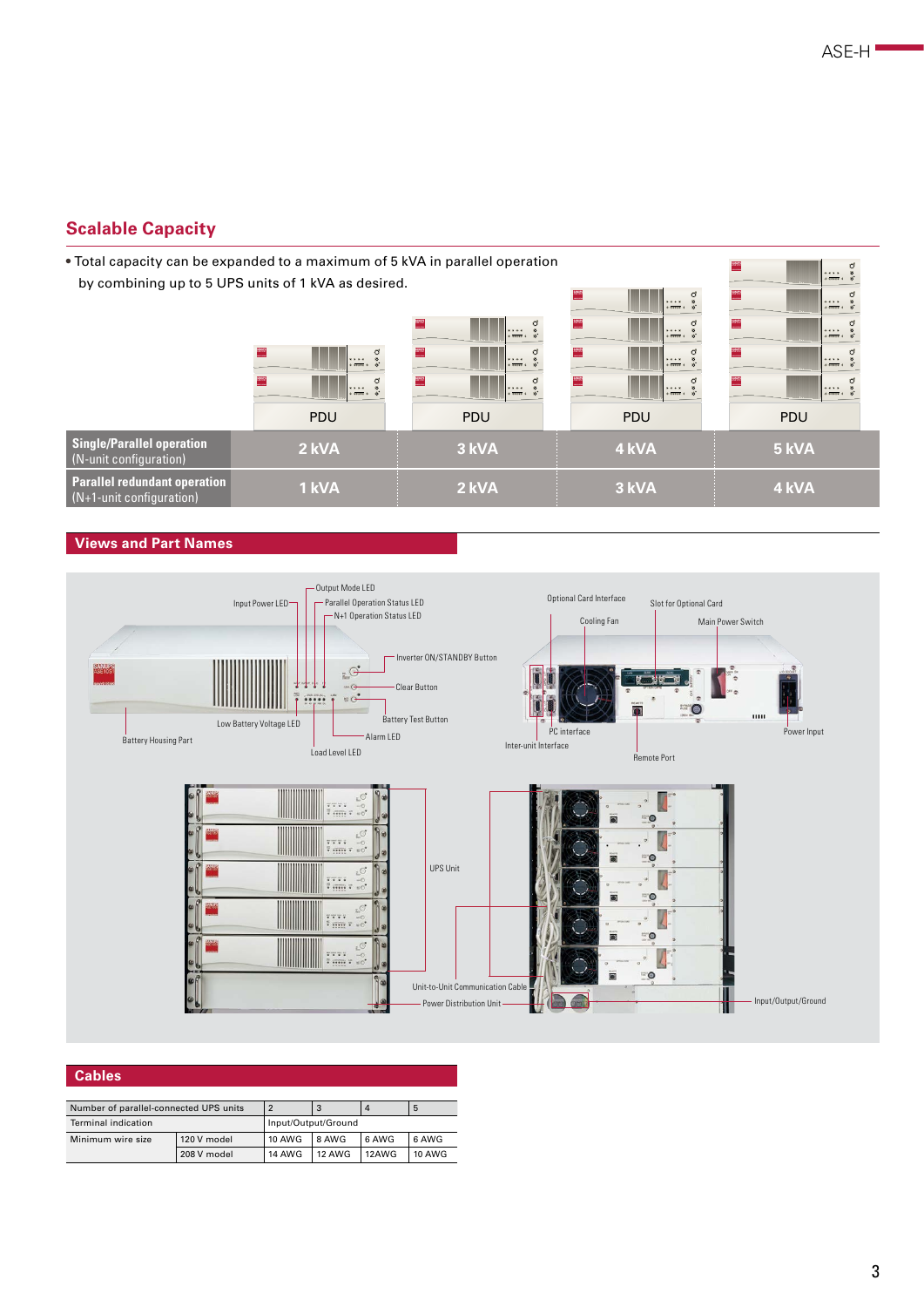### Online UPS ASE-H

### **Specifications**

| Input/Output voltage       |                   | UPS unit model no. | Power distribution unit (PDU) model no. | PDU with maintenance bypass model no. |
|----------------------------|-------------------|--------------------|-----------------------------------------|---------------------------------------|
| 120 V<br>UL-registered no. |                   | ASE10S1HU001-20    | PDASEU01                                |                                       |
| Order no.                  |                   | ASE10S1HUA001R-20  | <b>PDASEUA01-US</b>                     | PDASEUA01S-US                         |
| 208 V                      | UL-registered no. | ASE10S1HU002-08    | PDASEU02                                |                                       |
| Order no.                  |                   | ASE10S1HUA002R-08  | <b>PDASEUA02-US</b>                     | PDASEUA02S-US                         |

Note: 100/110/115 and 220/230/240 V models are also available. Contact us for details.

| No. of units<br>Item                                     |                                         | 2                                                                             |                                                          | $\overline{3}$                                                                  |                                                            | $\overline{4}$                         |                    | 5                  |                                   | Remarks                                         |                                               |
|----------------------------------------------------------|-----------------------------------------|-------------------------------------------------------------------------------|----------------------------------------------------------|---------------------------------------------------------------------------------|------------------------------------------------------------|----------------------------------------|--------------------|--------------------|-----------------------------------|-------------------------------------------------|-----------------------------------------------|
| Configuration                                            |                                         | N-unit                                                                        | $N+1$ -unit                                              | N-unit                                                                          | $N+1$ -unit                                                | N-unit                                 | $N+1$ -unit        | N-unit             | $N+1$ -unit                       |                                                 |                                               |
| Rated output capacity<br>(apparent power / active power) |                                         |                                                                               | $2$ kVA/<br>1.4 kW                                       | $1$ kVA /<br>$0.7$ kW                                                           | $3$ kVA $/$<br>2.1 kW                                      | $2$ kVA /<br>1.4 kW                    | 4 kVA/<br>2.8 kW   | $3$ kVA/<br>2.1 kW | 5 kVA/<br>3.5 kW                  | 4 kVA/<br>2.8 kW                                |                                               |
| System<br>Topology                                       |                                         |                                                                               |                                                          | True online double conversion                                                   |                                                            |                                        |                    |                    |                                   |                                                 |                                               |
|                                                          | Rectifier                               |                                                                               | High power factor converter                              |                                                                                 |                                                            |                                        |                    |                    |                                   |                                                 |                                               |
|                                                          | Cooling method                          |                                                                               | Forced air cooling                                       |                                                                                 |                                                            |                                        |                    |                    |                                   |                                                 |                                               |
|                                                          | Inverter                                |                                                                               | High-frequency PWM                                       |                                                                                 |                                                            |                                        |                    |                    |                                   |                                                 |                                               |
| AC input                                                 | No. of phases/wires                     |                                                                               | Single-phase 2-wire                                      |                                                                                 |                                                            |                                        |                    |                    |                                   |                                                 |                                               |
|                                                          | Rated voltage                           |                                                                               |                                                          | Within ±15% of rated output voltage                                             |                                                            |                                        |                    |                    |                                   |                                                 |                                               |
|                                                          | Rated frequency                         |                                                                               |                                                          |                                                                                 |                                                            |                                        |                    |                    |                                   |                                                 | Auto-detection                                |
|                                                          | Frequency range                         |                                                                               |                                                          |                                                                                 | Within $\pm 1$ , $\pm 3$ , or $\pm 5\%$ of rated frequency |                                        |                    |                    |                                   |                                                 |                                               |
|                                                          | Required capacity                       |                                                                               | 1.8 kVA<br>or less                                       | $0.9$ kVA<br>or less                                                            | 2.7 kVA<br>or less                                         | 1.8 kVA<br>or less                     | 3.6 kVA<br>or less | 2.7 kVA<br>orless  | 4.5 kVA<br>or less                | 3.6 kVA<br>or less                              |                                               |
|                                                          | Power factor                            |                                                                               | 0.95 or greater                                          |                                                                                 |                                                            |                                        |                    |                    |                                   |                                                 |                                               |
| AC output                                                | No. of phases/wires                     |                                                                               | Single-phase 2-wire                                      |                                                                                 |                                                            |                                        |                    |                    |                                   |                                                 |                                               |
|                                                          | Rated voltage                           |                                                                               |                                                          | 100, 110, 115, or 120 V (100 V models) / 208, 220, 230, or 240 V (200 V models) |                                                            |                                        |                    |                    |                                   | Selected at the time of shipment                |                                               |
|                                                          | Voltage regulation                      |                                                                               | Within $\pm 5\%$ of rated voltage                        |                                                                                 |                                                            |                                        |                    |                    |                                   |                                                 |                                               |
|                                                          | Rated frequency                         |                                                                               | 50/60 Hz                                                 |                                                                                 |                                                            |                                        |                    |                    | Same as the input rated frequency |                                                 |                                               |
|                                                          | Frequency regulation                    | During grid operation                                                         |                                                          | Within $\pm 1$ , $\pm 3$ , or $\pm 5\%$ of rated frequency                      |                                                            |                                        |                    |                    | Selectable. Factory setting: ±3%  |                                                 |                                               |
|                                                          |                                         | During battery operation                                                      |                                                          | Within $\pm 0.5\%$ of rated frequency                                           |                                                            |                                        |                    |                    |                                   | Same as the input rated frequency               |                                               |
|                                                          | Voltage harmonic                        | At linear load                                                                | 3% or less                                               |                                                                                 |                                                            |                                        |                    |                    |                                   |                                                 |                                               |
|                                                          | distortion                              | At rectifier load                                                             | 8% or less                                               |                                                                                 |                                                            |                                        |                    |                    |                                   |                                                 |                                               |
|                                                          | Rated load power                        | Rated                                                                         | 0.7 (lagging)                                            |                                                                                 |                                                            |                                        |                    |                    |                                   |                                                 |                                               |
|                                                          | factor                                  | <b>Fluctuation range</b>                                                      |                                                          | 0.7 (lagging) to 1.0                                                            |                                                            |                                        |                    |                    |                                   |                                                 |                                               |
|                                                          | Transient voltage<br>Abrupt load change |                                                                               | Within $\pm 10\%$ of rated voltage                       |                                                                                 |                                                            |                                        |                    |                    |                                   | For $0 \Leftrightarrow 100\%$ step load changes |                                               |
|                                                          | fluctuation                             | Loss/return of input power                                                    |                                                          | Within $\pm 10\%$ of rated voltage                                              |                                                            |                                        |                    |                    |                                   | At rated output                                 |                                               |
|                                                          |                                         | Abrupt input voltage change                                                   | Within $\pm 10\%$ of rated voltage                       |                                                                                 |                                                            |                                        |                    |                    | For ±10% changes                  |                                                 |                                               |
|                                                          | Overcurrent protection                  |                                                                               | Automatic transfer to bypass (with automatic retransfer) |                                                                                 |                                                            |                                        |                    |                    |                                   |                                                 |                                               |
|                                                          | Overload capability                     | Inverter                                                                      | 105% (for 200 ms)                                        |                                                                                 |                                                            |                                        |                    |                    |                                   |                                                 |                                               |
|                                                          |                                         | <b>Bypass</b>                                                                 |                                                          | 200% (for 30 s), 800% (for 2 cycles)                                            |                                                            |                                        |                    |                    |                                   |                                                 |                                               |
| Battery                                                  | Type                                    |                                                                               | Small-sized valve-regulated lead-acid (VRLA) battery     |                                                                                 |                                                            |                                        |                    |                    |                                   |                                                 |                                               |
|                                                          | Backup time                             |                                                                               | 5 min                                                    | $15$ min                                                                        | 5 min                                                      | 10 min                                 | 5 min              | $10$ min           | 5 min                             | 8 min                                           | At 25°C ambient temperature and rated<br>load |
| Acoustic noise                                           |                                         | 40 dB or less<br>45 dB or less                                                |                                                          |                                                                                 |                                                            | At 1 m from front of unit, A-weighting |                    |                    |                                   |                                                 |                                               |
| <b>Heat dissipation</b>                                  |                                         | 185W                                                                          | 106W                                                     | 280W                                                                            | 190W                                                       | 372W                                   | 283W               | 467W               | 377W                              |                                                 |                                               |
| Input leakage current                                    |                                         | 4.5 mA or less                                                                |                                                          | 6 mA or less                                                                    |                                                            | 7.5 mA or less                         |                    | 9 mA or less       |                                   |                                                 |                                               |
| Operating environment                                    |                                         | Ambient temperature: 0 to 40°C; relative humidity: 30 to 90% (non-condensing) |                                                          |                                                                                 |                                                            |                                        |                    |                    |                                   |                                                 |                                               |

Note: A power distribution unit is required to operate the UPS units.

### **Load Level vs Backup Time**



Note: At 25°C ambient temperature and load power factor of 0.7, under factory conditions.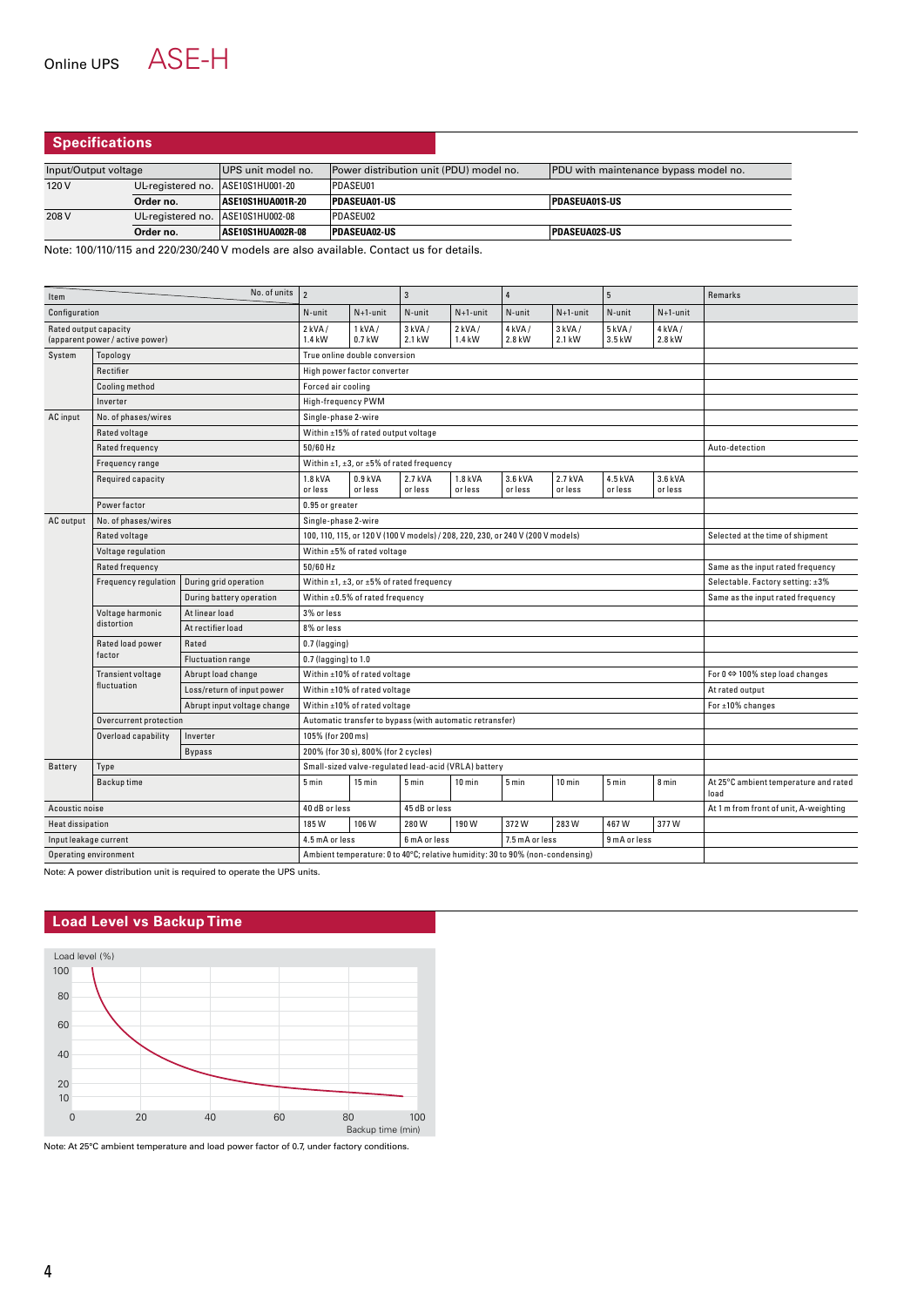

#### **Options**

| Model<br>Item                                             |  |                                                       | Description                           |                                                                                                                                                                   |                        |  |  |
|-----------------------------------------------------------|--|-------------------------------------------------------|---------------------------------------|-------------------------------------------------------------------------------------------------------------------------------------------------------------------|------------------------|--|--|
| LAN interface card                                        |  | IPv6 model**                                          | PRLANIF011B-US                        | This card enables 24/7 monitoring of UPS operations and status, and e-mail notifications to<br>system administrators via network in the event of a power failure. |                        |  |  |
|                                                           |  | Environmental monitoring, IPv6 model**                | PRLANIF013B-US                        | Combined with our temperature sensor (PRLANSN001) and humidity sensor (PRLANSN002), this model<br>enables monitoring of UPS ambient temperature and humidity.     |                        |  |  |
| Dry contact interface card                                |  | Terminal block output                                 | PRCONIF001-US                         | This card outputs no-voltage signals to notify UPS status.                                                                                                        |                        |  |  |
|                                                           |  | D-sub connector                                       | PRCONIF003-US                         | A and B contacts can be selected for each signal.                                                                                                                 |                        |  |  |
| <b>SANUPS SOFTWARE</b>                                    |  | Windows version                                       | <b>PMS50</b> 00E***                   | Computer-based power management software (installation required)                                                                                                  | $-10$<br>(10 licenses) |  |  |
|                                                           |  | Multi-OS version*                                     | PMS51 <sup>1</sup> 00E <sup>***</sup> | For updated OS support information, please refer to our website.<br>For bulk purchase of software licenses, append an appropriate -suffix                         | -50<br>(50 licenses)   |  |  |
|                                                           |  |                                                       |                                       | to the model number.                                                                                                                                              | $-100$ (100 licenses)  |  |  |
| UPS unit<br>Rack mounting brackets<br><b>RMASEB02R-US</b> |  | Used for mounting the UPS on a standard 19-inch rack. |                                       |                                                                                                                                                                   |                        |  |  |
| Rack support rails                                        |  | <b>RM014R-US</b>                                      |                                       | Used for mounting the UPS on a standard 19-inch rack.                                                                                                             |                        |  |  |
| * Supports Windows, Unix, and Linux.                      |  |                                                       |                                       | Note: Optional products have different operating temperature ranges from the UPS.                                                                                 |                        |  |  |

\*\* Possible to use even in a mixed IPv4 and IPv6 environment.

\*\*\* The □'s denote revision characters.

### ■ **Rack Support Rail Dimensions** (Unit: mm)

Rack mounting brackets are optional.



A pair of left and right rails. Shown is the left rail.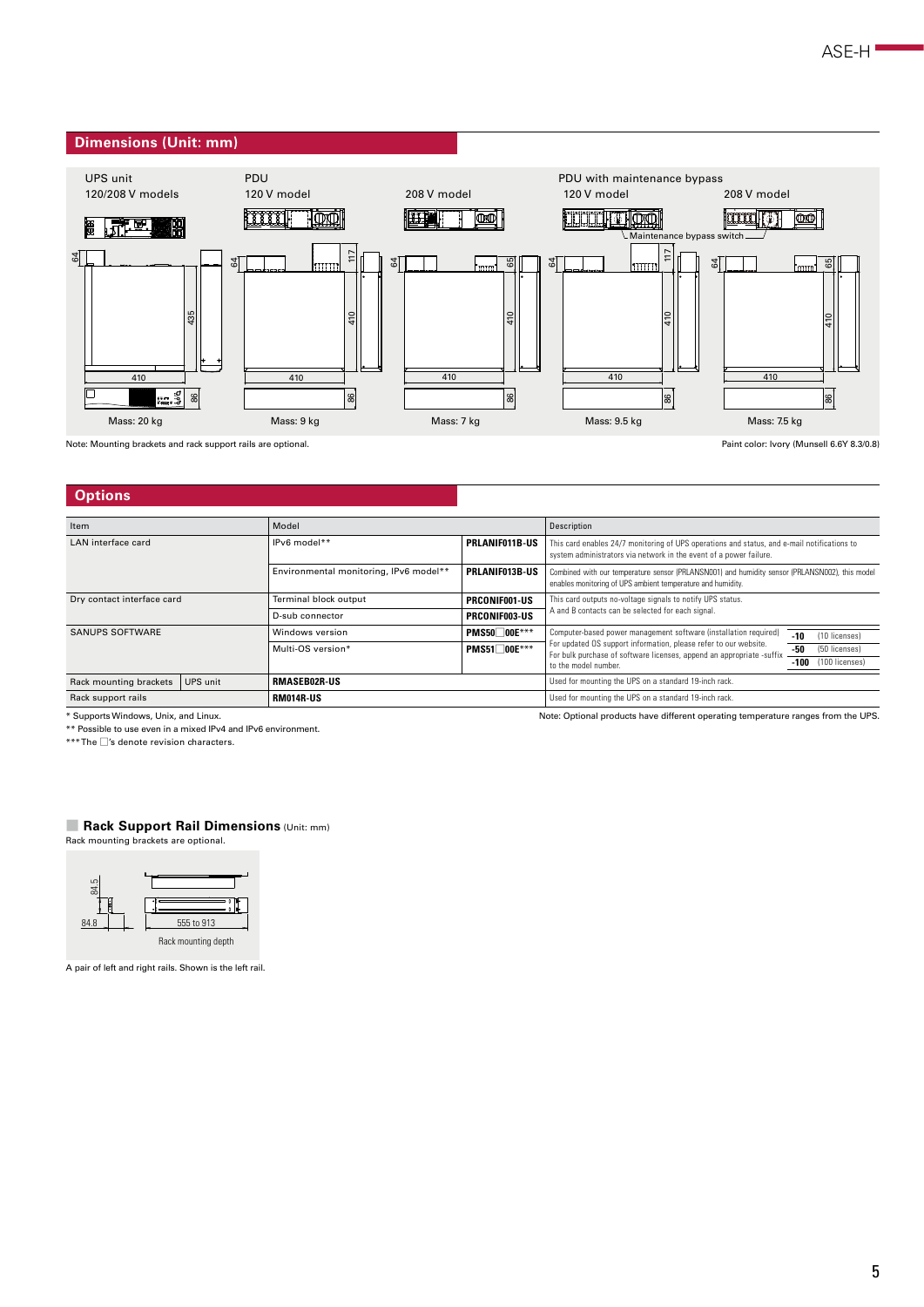Online UPS

### ASE-H